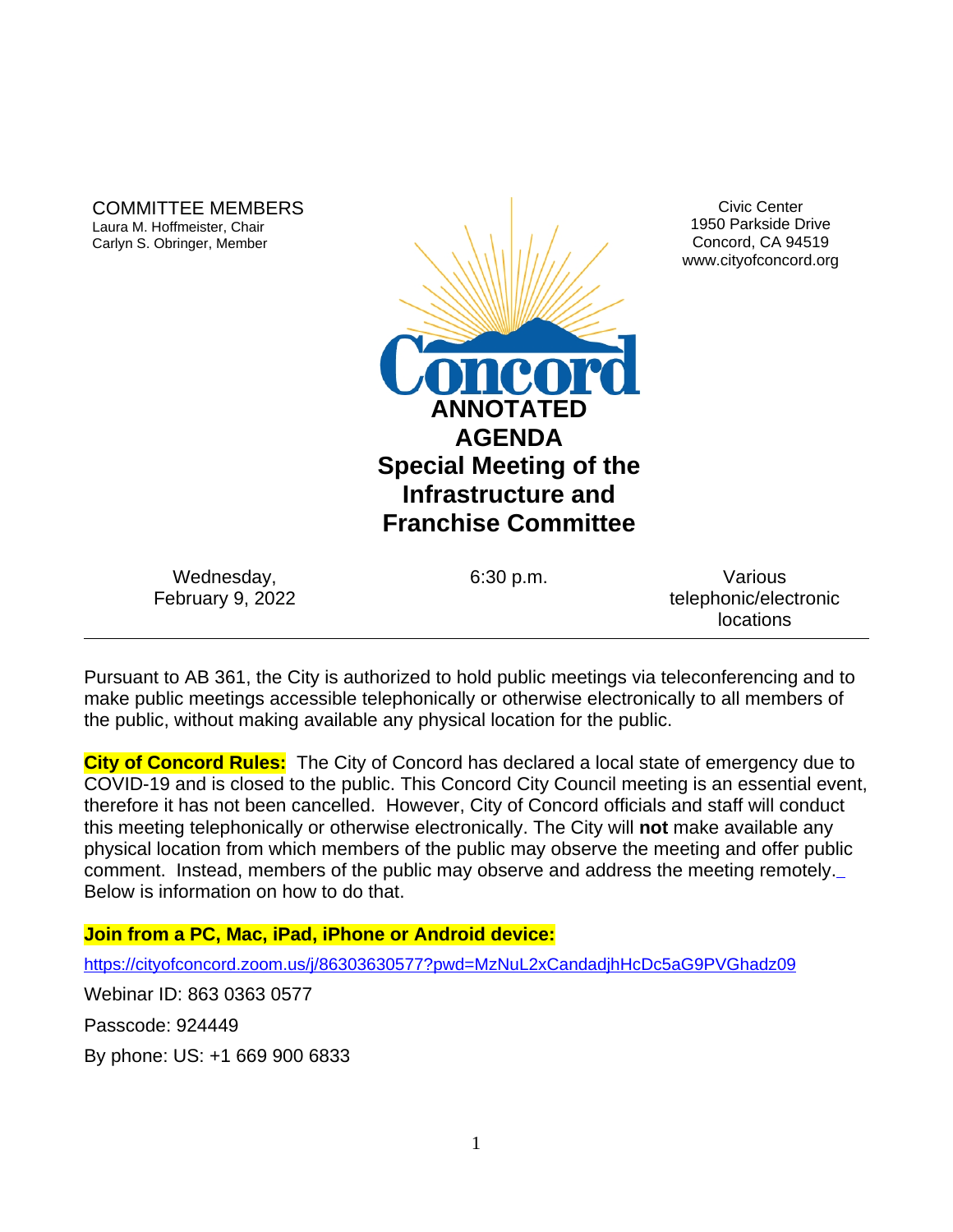**Under California law, public comments at special meetings are limited to subjects on the agenda only. Therefore, public comment will only be taken prior to consideration of Agenda Item No. 2.a.**

### **How to Submit Public Comments:**

Written: All comments received **before 3:00 pm the day of the meeting** will be posted on the City's website as "Correspondence" under the relevant agenda item and provided to the Committee members prior to the meeting. Please email your comments to [cityclerk@cityofconcord.org.](mailto:cityclerk@cityofconcord.org)

 $\bullet$  Please identify the agenda item number and letter.

# To Participate in Public Comment During the Meeting:

Live Remote Public Comments: Members of the public may submit a live remote public comment via Zoom video conferencing. Download the Zoom mobile app from the Apple Appstore or Google Play. If you are using a desktop computer, you can test your connection to Zoom by clicking [here.](https://www.zoom.us/join) Zoom also allows you to join the meeting by phone.

- $\bullet$  Join the meeting at any point, but be sure you are in the meeting prior to the City Council consideration of the item on which you would like to provide comments.
- From a PC, Mac, iPad, iPhone or Android:

<https://cityofconcord.zoom.us/j/86303630577?pwd=MzNuL2xCandadjhHcDc5aG9PVGhadz09>

- o Webinar ID: 863 0363 0577
- o Passcode: 924449
- $\circ$  By phone: US: +1 669 900 6833
- $\bullet$  Speakers will be asked to provide their name and city of residence, although providing this is not required for participation.
- Each speaker will be afforded up to 3 minutes to speak.
- **Speakers will be muted until their opportunity to provide public comment.**
- $\bullet$  When the Chair opens a public comment period on the item on which you would like to comment, please use the "raise hand" feature (or press \*9 if connecting via telephone) which will alert staff that you have a comment to provide.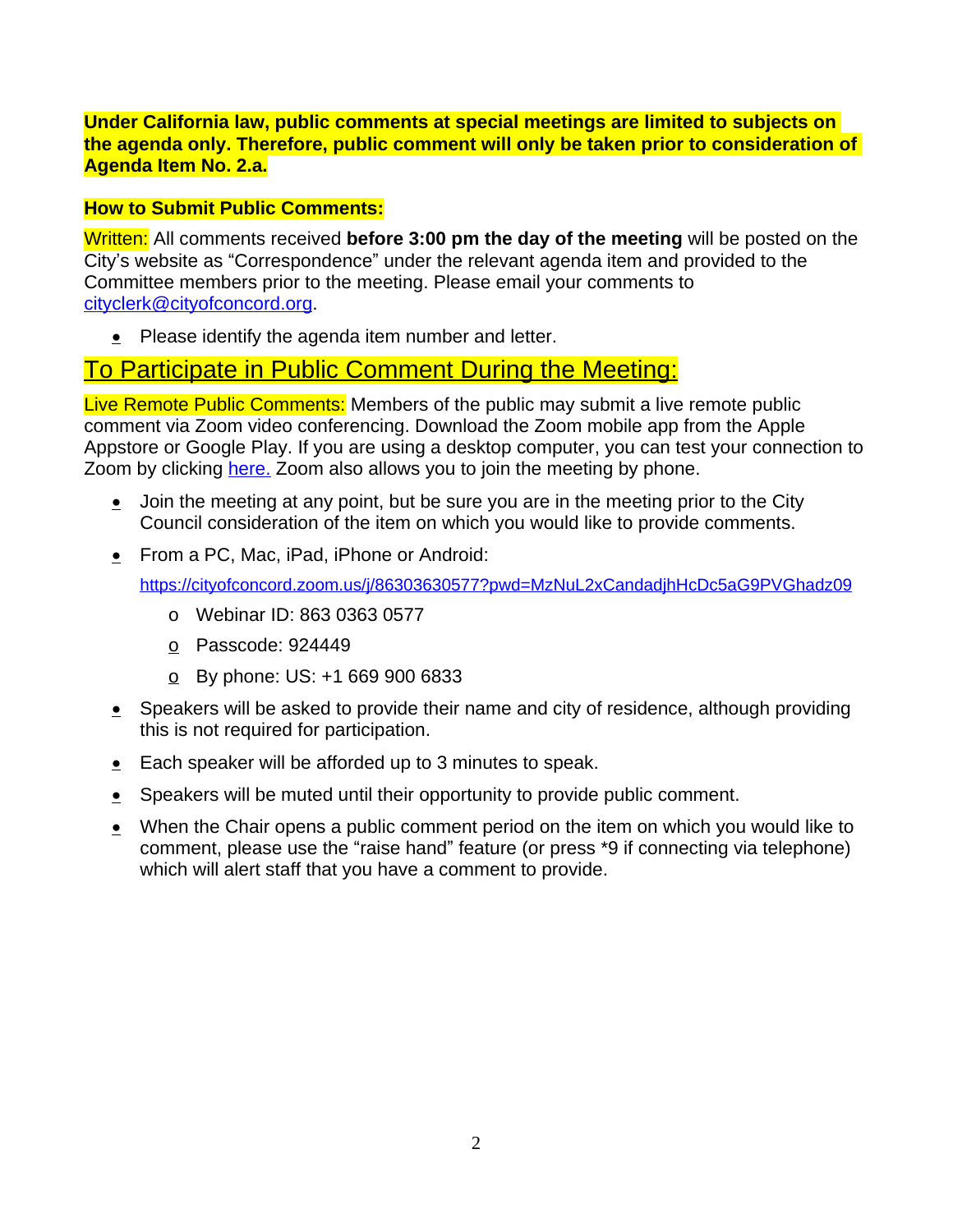# **Meeting of the Infrastructure and Franchise Committee**

# **1. ROLL CALL**

### **2. REPORTS**

The public is entitled to address the Committee on items appearing on the agenda before or during the Committee's consideration of that item. Each speaker will be limited to approximately three minutes. Please see "How to Submit Public Comments" above.

a. **Considering** – a Franchise Agreement Amendment with Mt. Diablo Resource Recovery, Base Year Rate Review Results, and Notice of Intent to Comply, which are in response to changes in the solid waste industry. **Report by Craig Blythe, Administrative Services Manager, Public Works.**

**ACTION –** Craig Blythe provided a brief history of work completed to date on SB 1383 including previous I&F committee meetings in March, June, and September 2021 as well as adoption of Muni code Chapter 8.20 on November 9, 2021. After a presentation by Rose Radford and Jordan Muratsuchi of R3 Consulting on the proposed franchise agreement, the initial results of the base year rate review, and the Notification of Intent to Comply with SB1383 regulations, there was a question and answer period. Discussion centered on the SB1383 unfunded state mandate and associated increases in cost and rates. After the question and answer period, committee members continued the item by directing staff to return with a more granular explanation of increased costs attributed to the SB 1383 unfunded state mandate.

**Public Comment:** There was no public comment.

**3. ADJOURNMENT –** The meeting adjourned at 8:15 pm.

#### **NOTICE TO THE PUBLIC**

*There is a 90-day limit for the filing of a challenge in the Superior Court to certain City administrative*  decisions and orders which require a hearing by law, the receipt of evidence, and the exercise of *discretion. The 90-day limit begins on the date the decision is final (Code of Civil Procedure §1094.6). Further, if you challenge an action taken by the City Council in court, you may be limited by California law to raising only those issues you or someone else raised in the hearing or in a written correspondence delivered to the City Council prior to or at the hearing.*

In accordance with the Americans with Disabilities Act and California Law, it is the policy of the City of *Concord to offer its public programs, services and meetings in a manner that is readily accessible to everyone, including those with disabilities. If you are disabled and require a copy of a public hearing*